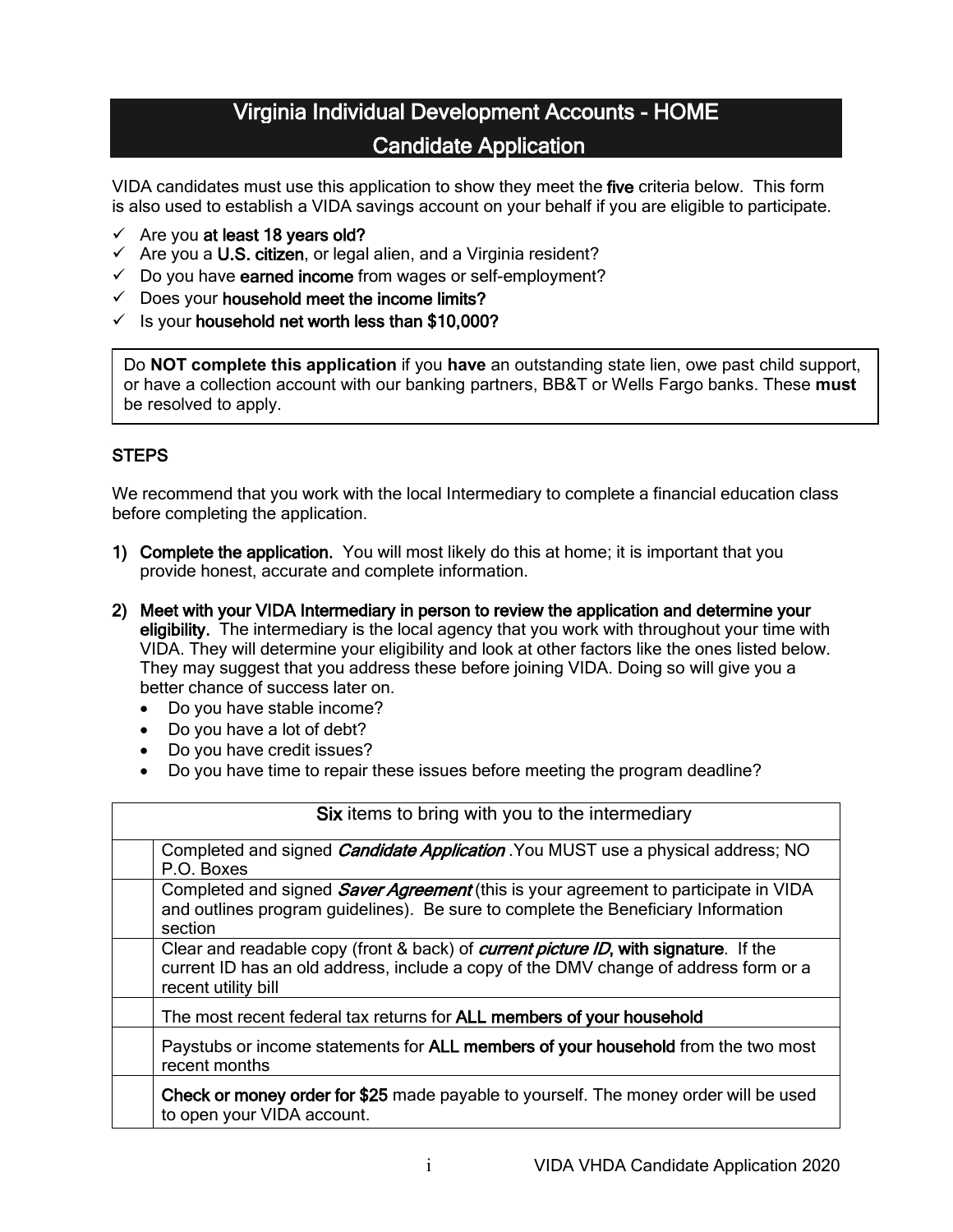# VIDA Application: Frequently Asked Questions (FAQ)

Whenever you see this symbol: in the *Candidate Application*, it means there is an FAQ listed below to help you answer the question correctly.

**P** What is a local intermediary and how do I find one? Intermediaries are local organizations that have been selected to offer the VIDA program. These organizations are either non-profits or local government offices whose work focuses on helping low income individuals access more economic opportunities. You can find a list of current intermediaries at [www.dhcd.virginia.gov](http://www.dhcd.virginia.gov/) or by calling (1-888- VIDA-WIN). If there is not an intermediary currently serving your locality, please e-mail [VIDA@dhcd.virginia.gov](mailto:VIDA@dhcd.virginia.gov) with your name, address and phone number and we will contact you.

**P** What is earned income? To be a VIDA saver, you must have income earned from full or parttime wages or self-employment. You will need to bring copies of your most recent tax return as well as pay stubs for the 2 most recent months with you to your intermediary. If you own a business you must bring a copy of your most recent business tax return. If the only income you have is from non-employment sources (see Chart 1), you are NOT eligible to participate in the VIDA program at this time.

**P** How do I show earned income from my selfemployment if I did not file a business tax return and don't have pay stubs? You MUST provide the following as proof of earned income in order to be eligible for VIDA:

| <b>Chart 1: What Counts as Earned Income</b> |                     |  |  |  |
|----------------------------------------------|---------------------|--|--|--|
| <b>Earned Income</b>                         |                     |  |  |  |
| Wages from formal or self employment         |                     |  |  |  |
| Other (Non-employment) Income                |                     |  |  |  |
| <b>Alimony Payments</b>                      | x                   |  |  |  |
| Dividend Income from stocks and bonds        | x                   |  |  |  |
| Interest Income                              | x                   |  |  |  |
| Investment Income                            | x                   |  |  |  |
| Pension Funds/Retirement Income              | x                   |  |  |  |
| Private disability insurance payments        | x                   |  |  |  |
| Settlements                                  | x                   |  |  |  |
| Social Security                              | x                   |  |  |  |
| Social Security Disability Income (SSDI)     | x                   |  |  |  |
| State and Federal training stipends          | x                   |  |  |  |
| Supplemental Security Income (SSI)           | x                   |  |  |  |
| <b>TANF</b>                                  | x                   |  |  |  |
| <b>Unemployment Compensation</b>             | x                   |  |  |  |
| <b>Veterans Benefits</b>                     | x                   |  |  |  |
| Child Support                                | <b>Not Included</b> |  |  |  |

- $\checkmark$  Profit and loss statement for the previous and current year; AND
- $\checkmark$  Copies of paid invoices OR letters from customers verifying that the candidate is employed by them to perform (specify service) on what basis (daily, weekly, monthly) and are paid (specify the amount) for the service along with cancelled checks if possible.

**P** What is a household? The VIDA program defines a household as all individuals who share use of a dwelling unit as primary quarters for living and eating separate from other individuals. Household includes the saver plus any other individuals (related or not) living under the same roof meeting the criteria above.

Is a "household of one" a household? A single individual living alone is eligible. However, while certain benefits programs recognize a "household of one" living in the dwelling unit with other individuals, IF that "household of one" lives and eats with the others members, regardless of paying rent, VIDA does NOT consider that as two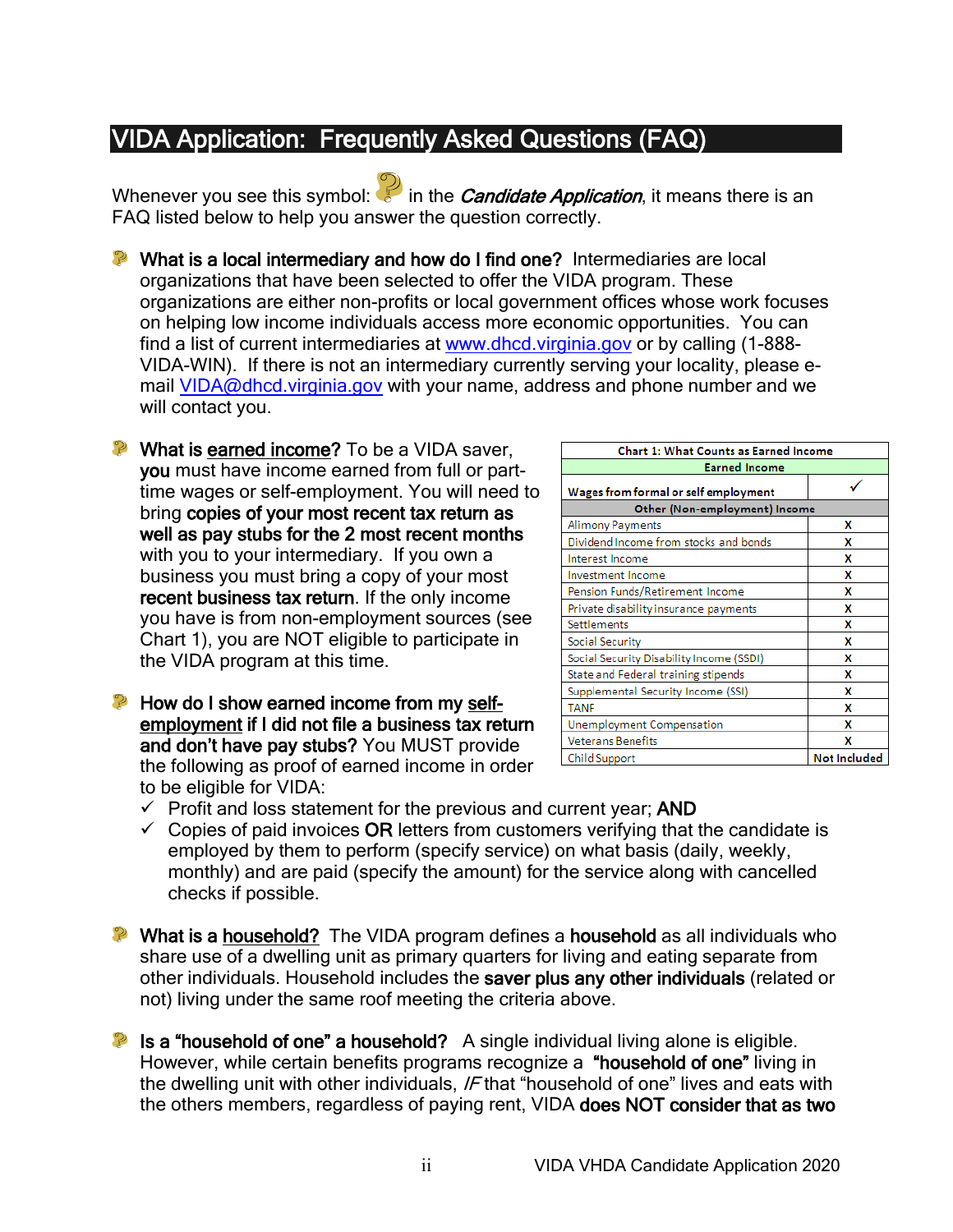separate households. The income and net worth of all the individuals living in the dwelling unit MUST be used to determine eligibility.

**P** How do I know if my household income meets the eligibility requirements? You can use the chart below to determine if your household income meets the income requirements.

Total household income at or below 80 percent of the area medium income (see [www.DHCD.Virginia.gov/VIDA](http://www.dhcd.virginia.gov/VIDA) for income limits)

## If Your Household Filed Tax Returns for the Most Recent Tax Year:

If your income has not changed since filing your most recent tax return, you may enter your adjusted gross income (AGI) amount from your most recent tax return. AGI can be found on Form 1040, or on Form 1040A. IF adults in the household file separately, you must enter the AGI for each. AGI does not always include all non-employment income. If you receive additional income that is NOT reported on your federal returns, you will need to include it in Section C.5.on this application.

> If Your Household Has Earned Income BUT Did Not File Taxes for the Most Recent Tax Year:

For any/all household members (including you) with income from employment that you did not file a tax return for the most recent tax year, you will complete Section 4 using the most recent two months of pay stubs.

> If Your Household Has Non-employment Income And No Taxes were Filed for the Most Recent Tax Year

For any/all household members (including you) that receive non-employment income and did not file taxes, complete Section C. 5. Chart 2 below shows all the sources of non-employment income that must be included. IF a household member has used their AGI from their most recent tax return, you do NOT need to complete this section unless you have additional non-employment income that was not included in your AGI amounts for the most recent tax year.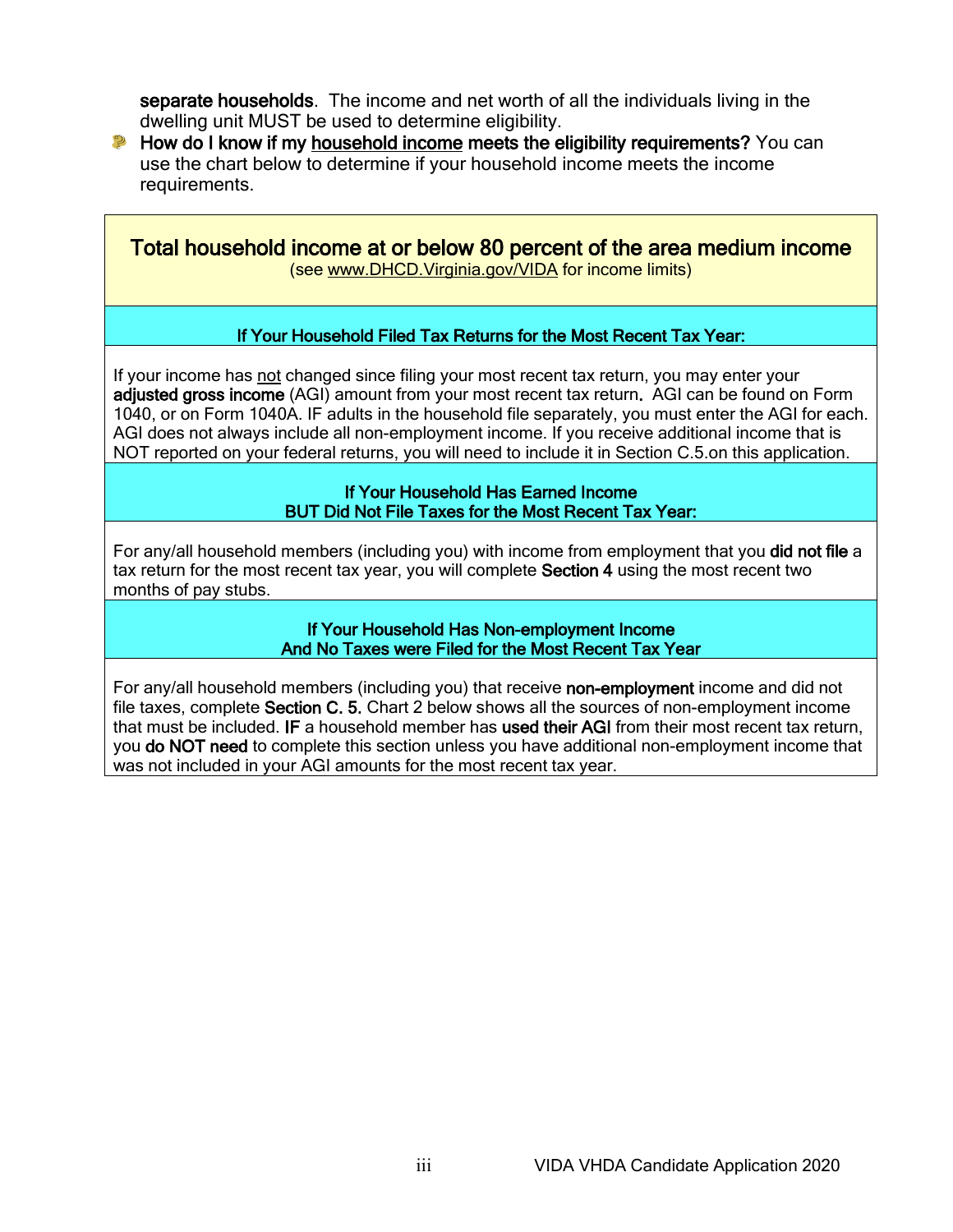# What do I count as income for the household? Household income includes income

from employment plus income from non-employment sources that are listed in Chart 2. VIDA needs to determine the combined income of all the individuals living in your household (adults & children; related or not) does not exceed eligibility requirements.

| Chart 2: What Must be Included in Household Income |                     |  |  |
|----------------------------------------------------|---------------------|--|--|
| <b>Earned Income of All Household Members</b>      |                     |  |  |
| Wages from formal or self employment               |                     |  |  |
| Non-employment Income of All Household Members     |                     |  |  |
| Alimony Payments                                   |                     |  |  |
| Dividend Income from stocks and bonds              |                     |  |  |
| Interest Income                                    |                     |  |  |
| <b>Investment Income</b>                           | ✓                   |  |  |
| Pension Funds/Retirement Income                    | ✓                   |  |  |
| Private disability insurance payments              | ✓                   |  |  |
| <b>Settlements</b>                                 | ✓                   |  |  |
| Social Security                                    | ✓                   |  |  |
| Social Security Disability Income (SSDI)           |                     |  |  |
| State and Federal training stipends                |                     |  |  |
| Supplemental Security Income (SSI)                 |                     |  |  |
| <b>TANF</b>                                        |                     |  |  |
| Unemployment Compensation                          |                     |  |  |
| <b>Veterans Benefits</b>                           | x                   |  |  |
| Child Support                                      | <b>Not Included</b> |  |  |

- **P** What is the income guideline for my household size? The maximum household income guideline depends on your area's medium income amount and your household size. These amounts change annually, so you must use the most current numbers listed at www.dhcd.virginia.gov/VIDA
- **P** How do I calculate the net worth of my household? Net worth is the value of what is owned minus what is owed. The things you own are your assets and the amount you owe is your debt so the common definition of net worth is *assets minus liabilities*. To help you determine household net worth the chart on page 5 lists all the most common assets. If you or anyone in your household has an asset listed on that chart, you will need to tell us how much it is worth and also how much is owed on it.

This net worth information must be consistent with the tax returns and other information that you have provided the Intermediary.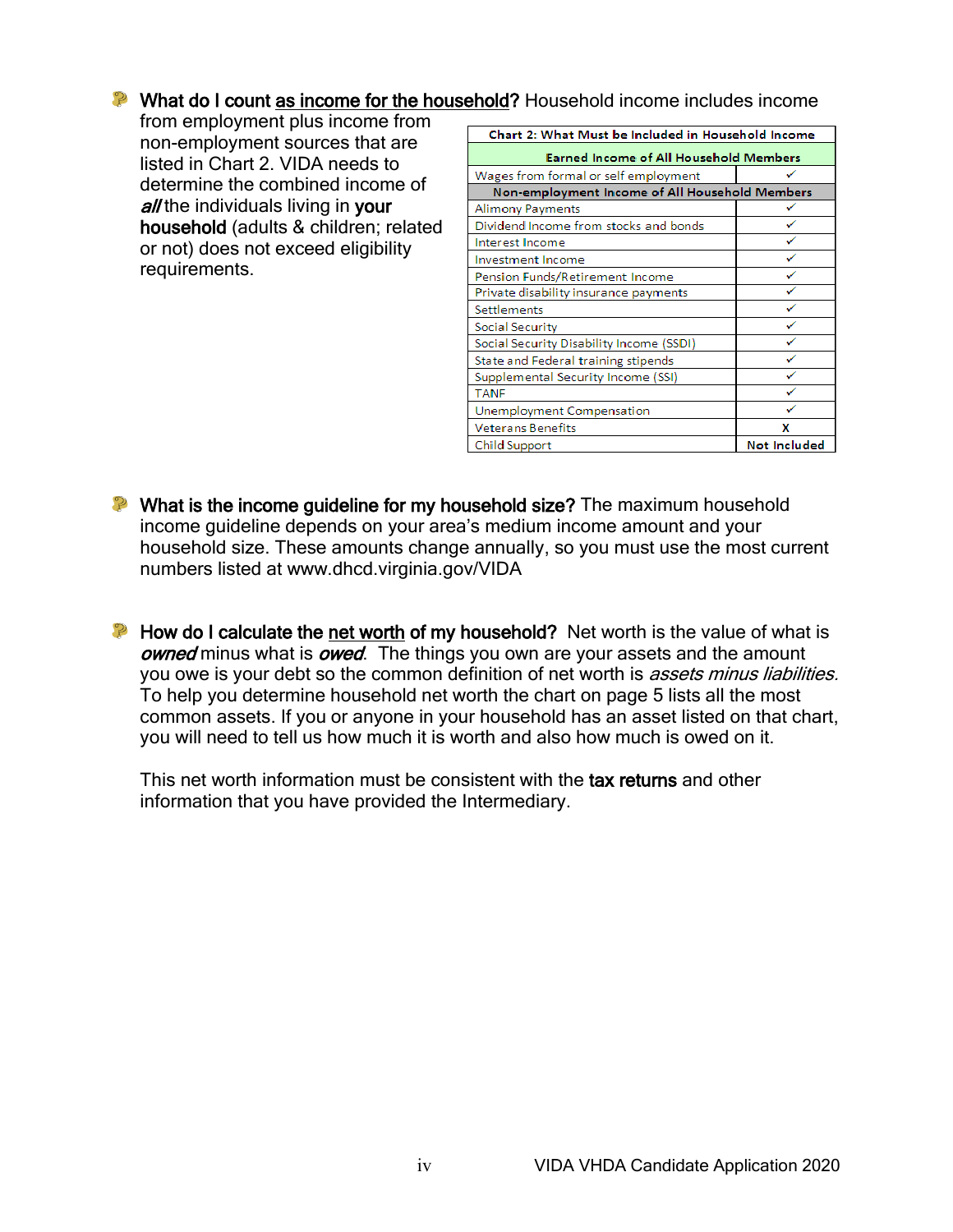# VIDA Candidate Application - HOME

| A. Your Personal Information                                                                                                                                                                                                                                                                                                               |
|--------------------------------------------------------------------------------------------------------------------------------------------------------------------------------------------------------------------------------------------------------------------------------------------------------------------------------------------|
|                                                                                                                                                                                                                                                                                                                                            |
| 2. Do you meet the definition of a first-time homebuyer; meaning you have not owned a home<br>nor had ownership interest in a primary residence within the last three years? Yes $\Box$ No $\Box$                                                                                                                                          |
| 3. SSN: _____-______________________Date of Birth: _____/ ______/ ______                                                                                                                                                                                                                                                                   |
| Gender: Π Male Π Female Π Other Π Declined to ID                                                                                                                                                                                                                                                                                           |
|                                                                                                                                                                                                                                                                                                                                            |
|                                                                                                                                                                                                                                                                                                                                            |
|                                                                                                                                                                                                                                                                                                                                            |
| By providing your email, you give the VIDA program permission to send information regarding your account and<br>program updates to your email account.                                                                                                                                                                                     |
|                                                                                                                                                                                                                                                                                                                                            |
| Please check to receive savings reminders and tips via text messaging. By checking this box, you give the VIDA<br>program and its affiliates (such as your intermediary site) permission to send text messages to your cell phone (or<br>mobile device). You will be responsible for any charges as a result of the program text messages. |
| □ Single (never married) □ Married □ Separated<br>8. Marital Status:<br>Divorced $\Box$ Widowed $\Box$ Declined to ID                                                                                                                                                                                                                      |
| 9. Race: please check all that apply:                                                                                                                                                                                                                                                                                                      |
| American Indian/Alaskan Native     White<br>Asian, Pacific Islander<br>  Unknown<br>Declined to ID<br><b>Black</b><br><b>Multiracial</b>                                                                                                                                                                                                   |
| 10. Ethnicity:   Hispanic/Latino<br>□ Not Hispanic/Latino<br>Declined to ID                                                                                                                                                                                                                                                                |
| 11. Highest Level of Education Completed:                                                                                                                                                                                                                                                                                                  |
| Grade K through 5<br>Grade 6 through 8<br>Grade 9 through 11<br>High School Diploma/GED<br><b>Vocational School Diploma</b><br>Some college<br>BA/BS Degree/graduated 4 year college<br>AA Degree/graduated 2 year college<br>Some Graduate School<br><b>Graduate Degree</b><br>Declined to ID                                             |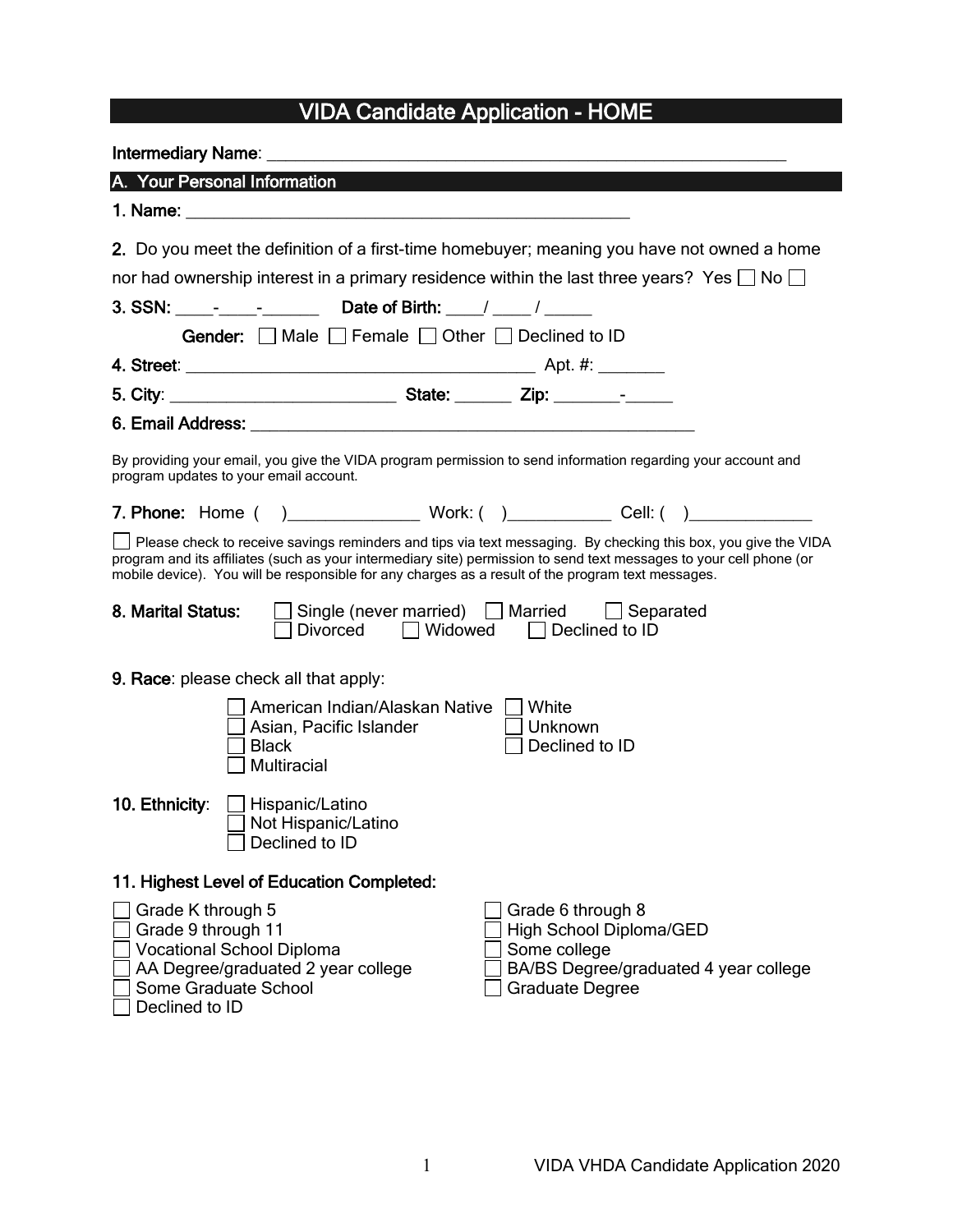12. Are you a United States Citizen?  $\Box$  Yes  $\Box$  No If No, you must be a legal resident within the United States Citizenship and Immigration Services (USCIS) and attach a photocopy of your eligibility documentation (a copy of the front and back).

#### 13. Beneficiary:

If something happens to you while in the program, who would you like to receive your savings.

| First Name: | Last Name: |                                    |
|-------------|------------|------------------------------------|
| Street:     | Phone: (   | ٠                                  |
| City:       | State:     | Zip <sup>.</sup><br>$\blacksquare$ |

#### 14. Emergency Contact

Also, who is a relative or friend who would definitely know how to contact you in the case of an emergency, even if you move:

| Name: | Phone: |  |
|-------|--------|--|
|       |        |  |

#### B. Your Employment Information

1. What is your *main source* of earned income? If you hold several jobs or hold a job and have a side business, you will list all these sources of earned income under the Household Income section. For this question, only provide the main source of the earned income on which you live.

2. If your source of earned income is from self-employment (you own your own business), please tell us the following. Please also include copies of your two most recent business tax returns: <sup>P</sup>

- a) Type of product or service
- b) Year you started the business
- c) Your projected gross revenue for the current year \$
- d) Your gross revenue for the last year \$
- e) Your projected net income for the current year \$
- f) Your net income for the last year \$
- g) Value of any outstanding business loans or other liabilities: \$
- h) Value of business (includes the value of the building, equipment, inventory, and all other business assets): \$
- i) Do you have a business license?  $\Box$  Yes  $\Box$  No or  $\Box$  No, I don't need one in my county/city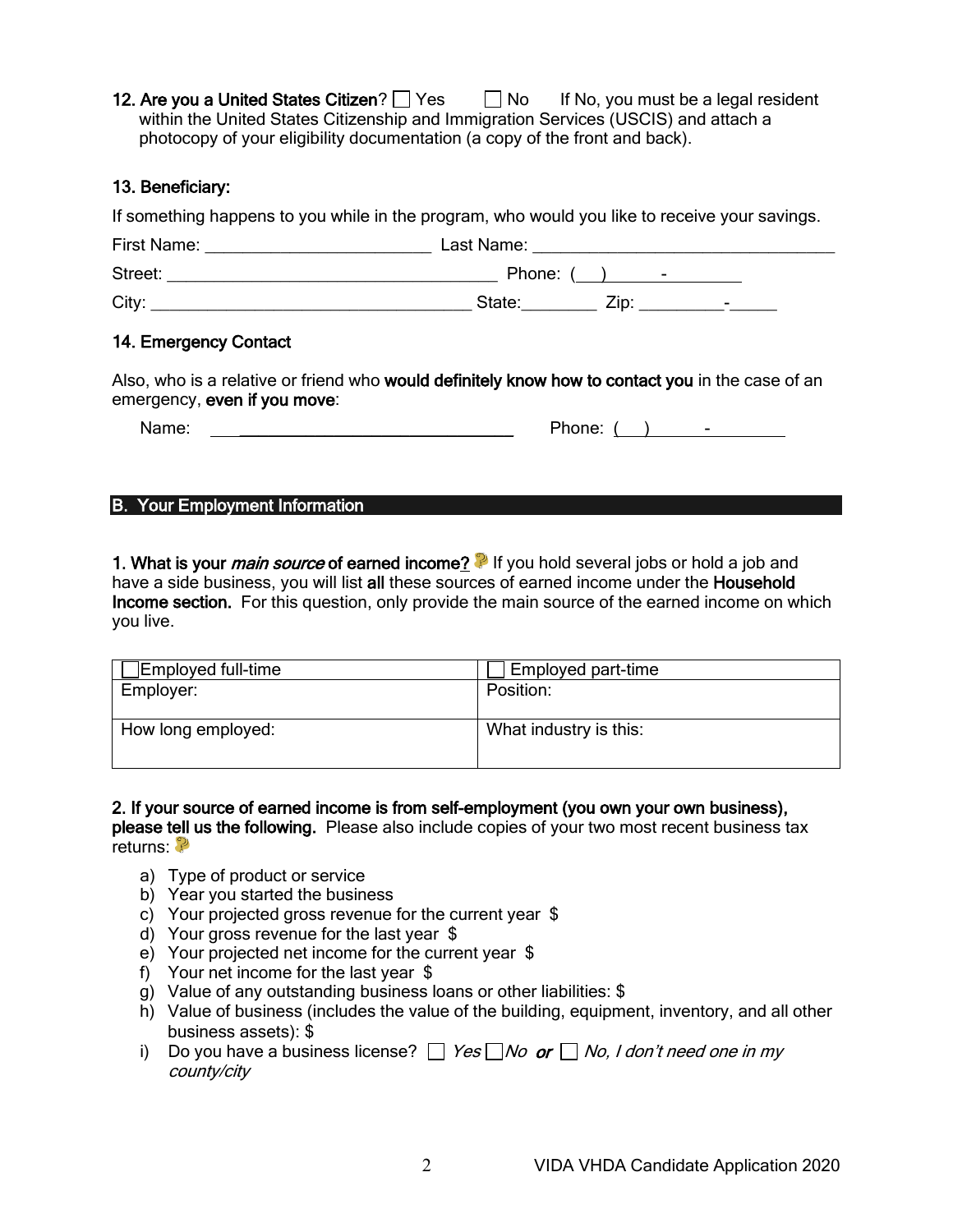| C. Your Household Income Information                                   |         |      |  |
|------------------------------------------------------------------------|---------|------|--|
|                                                                        |         |      |  |
| 1. Do you receive Temporary Assistance for Needy Families (TANF)? Thes |         | l No |  |
| 2. Have you closed a TANF account in the past two years?               | l I Yes | l No |  |

3. Please list al/the members of your household<sup>8</sup>, including yourself. Use the following terms for their relationship to you: child, grandchild, grandparent, guardian, other occupant, other relative, parent, self, spouse.

| <b>Household Member Name:</b>                   | Date of Birth: | Relationship to the applicant: |
|-------------------------------------------------|----------------|--------------------------------|
|                                                 |                |                                |
|                                                 |                |                                |
|                                                 |                |                                |
|                                                 |                |                                |
|                                                 |                |                                |
|                                                 |                |                                |
|                                                 |                |                                |
|                                                 |                |                                |
| Total number of persons living in the household |                |                                |

4. For each member of the household, including yourself, list the income they receive from employment (full, part or self-employment).

| <b>Household Member Name</b> | Source | Hourly<br>wage | <b>Hours</b><br>per<br>week | Annual<br>gross<br>income | <b>Monthly</b><br>gross<br>income |
|------------------------------|--------|----------------|-----------------------------|---------------------------|-----------------------------------|
|                              |        |                |                             |                           |                                   |
|                              |        |                |                             |                           |                                   |
|                              |        |                |                             |                           |                                   |
|                              |        |                |                             |                           |                                   |
|                              |        |                |                             |                           |                                   |
|                              |        |                |                             |                           |                                   |
|                              |        |                | <b>TOTALS</b>               |                           |                                   |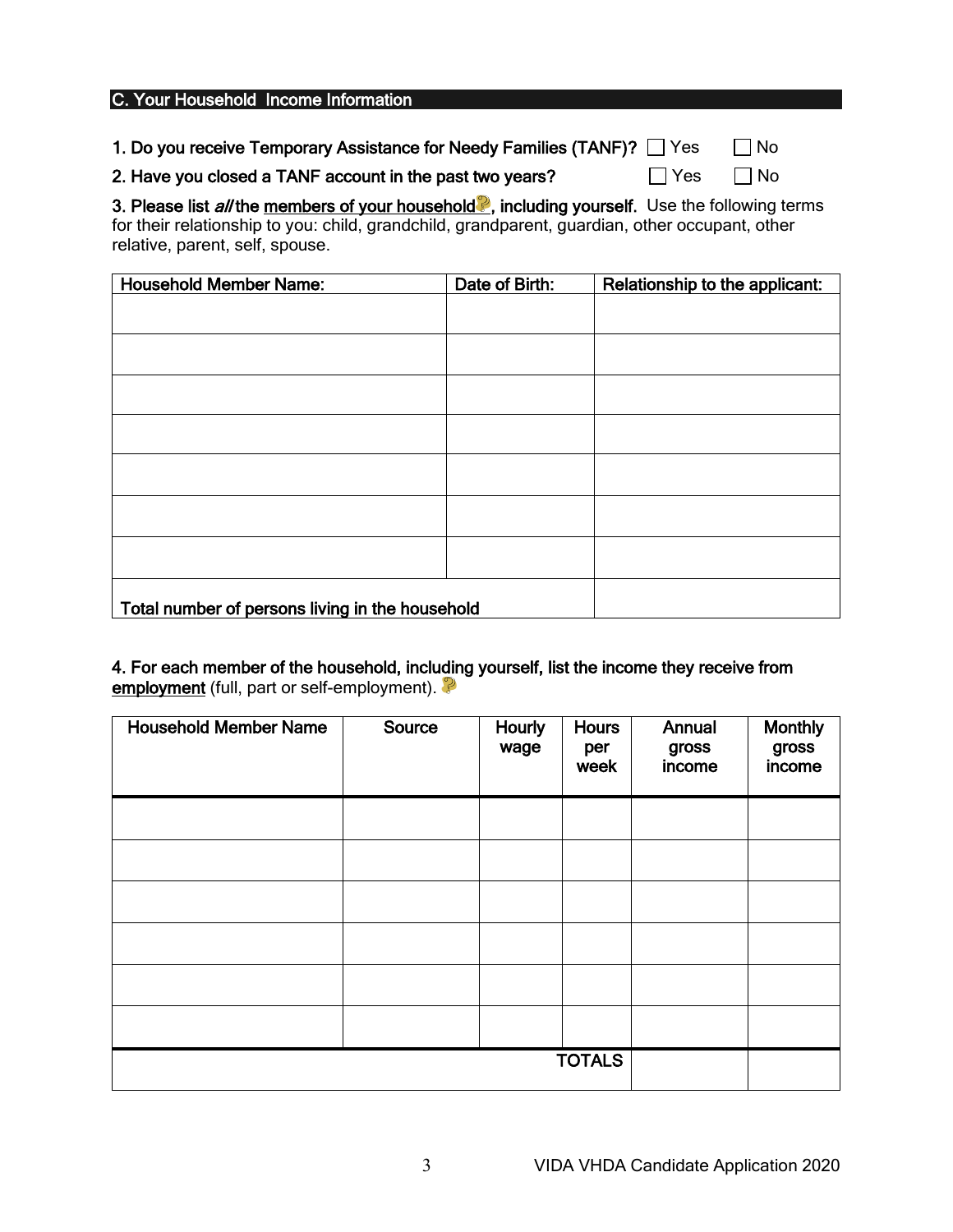5. For each member of the household, including yourself, list the income they receive from other non-employment *sources*.

| <b>Household Member Name</b> | Source | Received per<br>month | Annual<br>gross<br>income | <b>Monthly</b><br>gross<br>income |
|------------------------------|--------|-----------------------|---------------------------|-----------------------------------|
|                              |        |                       |                           |                                   |
|                              |        |                       |                           |                                   |
|                              |        |                       |                           |                                   |
|                              |        |                       |                           |                                   |
|                              |        |                       |                           |                                   |
|                              |        |                       |                           |                                   |
|                              |        | <b>TOTALS</b>         |                           |                                   |

| 6. The total household income is (add the totals in questions $4 \& 5$ ) | Annual gross<br>income | Monthly<br>gross<br><b>income</b> |
|--------------------------------------------------------------------------|------------------------|-----------------------------------|
|                                                                          |                        |                                   |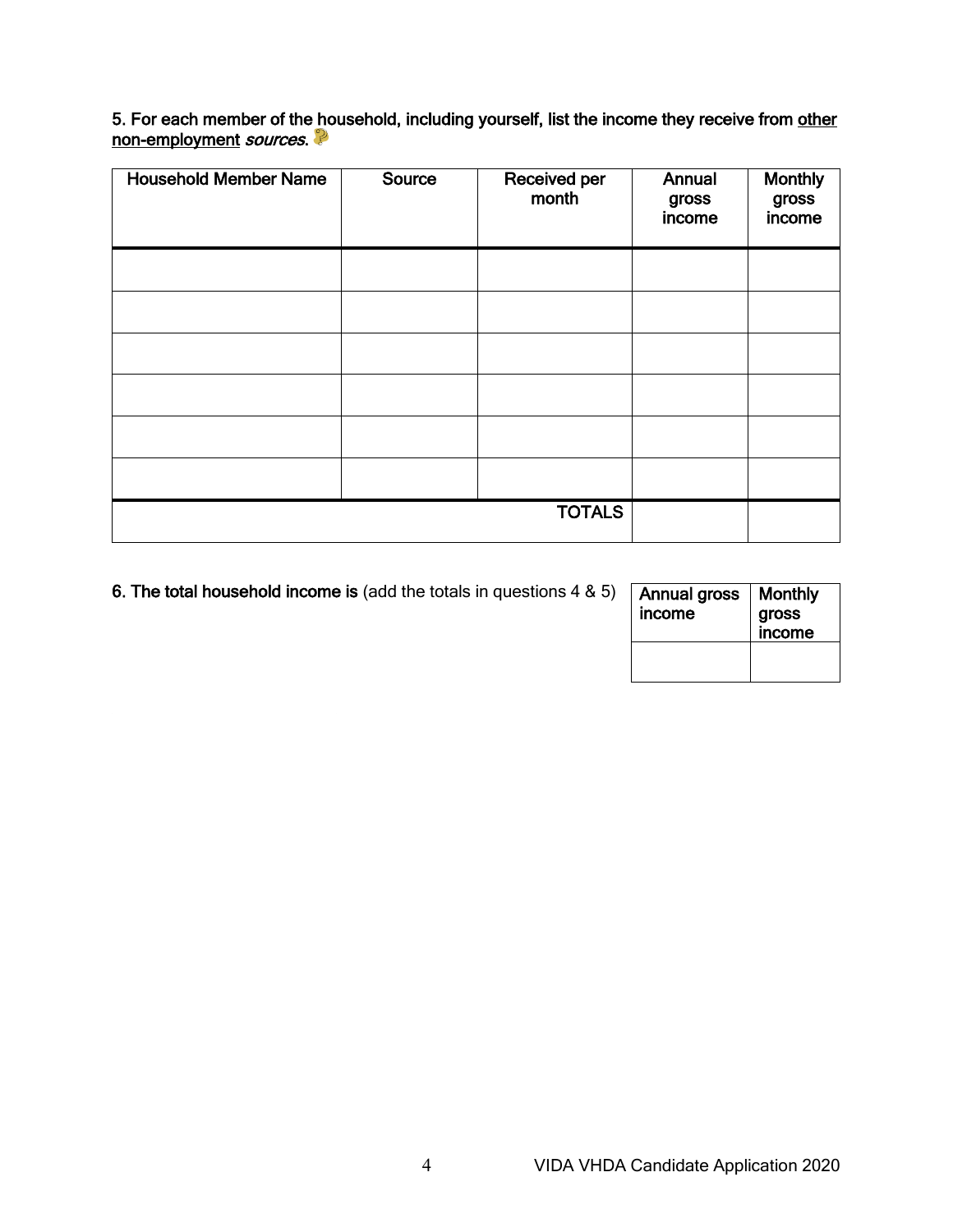## D. Your Household Net Worth Information

1. Complete the following chart with information for each member of the household, including yourself to determine household net worth. Net worth is the value of what is owned minus what is owed.  $\mathbb{P}$ 

|                 |                                                                                                                 | <b>Column A</b><br><b>Current \$</b><br>Value | <b>Column B</b><br><b>Loan Amount</b> |  |
|-----------------|-----------------------------------------------------------------------------------------------------------------|-----------------------------------------------|---------------------------------------|--|
|                 | Vehicle (1) Make:<br>Model and year:<br>(Your first vehicle is not included in the calculation of net<br>worth) |                                               |                                       |  |
| 1.              | Vehicle (2) Make:<br>Model and year:                                                                            |                                               |                                       |  |
| 2.              | Recreational Vehicles (Personal property. Such as ATV's<br>campers, boats, motorcycles, trailers, etc.)         |                                               |                                       |  |
| 3.              | <b>Business</b>                                                                                                 |                                               |                                       |  |
| 4.              | Land                                                                                                            |                                               |                                       |  |
| 5.              | <b>Rental/Investment Property</b>                                                                               |                                               |                                       |  |
| 6.              | <b>Cash on Hand</b>                                                                                             |                                               |                                       |  |
| 7.              | <b>Savings Account</b>                                                                                          |                                               |                                       |  |
| 8.              | <b>Checking Account</b>                                                                                         |                                               |                                       |  |
| 9.              | Retirement Plan, 401K, etc.                                                                                     |                                               |                                       |  |
| 10.             | Stocks, Bonds, CD's or other investments                                                                        |                                               |                                       |  |
| $\overline{11}$ | <b>Credit Cards</b>                                                                                             |                                               |                                       |  |
| 12.             | <b>Medical Debts</b>                                                                                            |                                               |                                       |  |
| 13.             | <b>Other Debts</b>                                                                                              |                                               |                                       |  |
| 14.             | Child support or state taxes owed                                                                               |                                               |                                       |  |
| 15.             | <b>Total</b><br>(Add the Items 1-12 for each column)                                                            | $15a$ .                                       | 15.b                                  |  |
| 16.             | <b>Household Net Worth</b><br>(Subtract 15.b from 15.a to determine the household net worth)                    |                                               |                                       |  |

2. The total household net worth is: **(It must be less than \$10,000 to participate)**